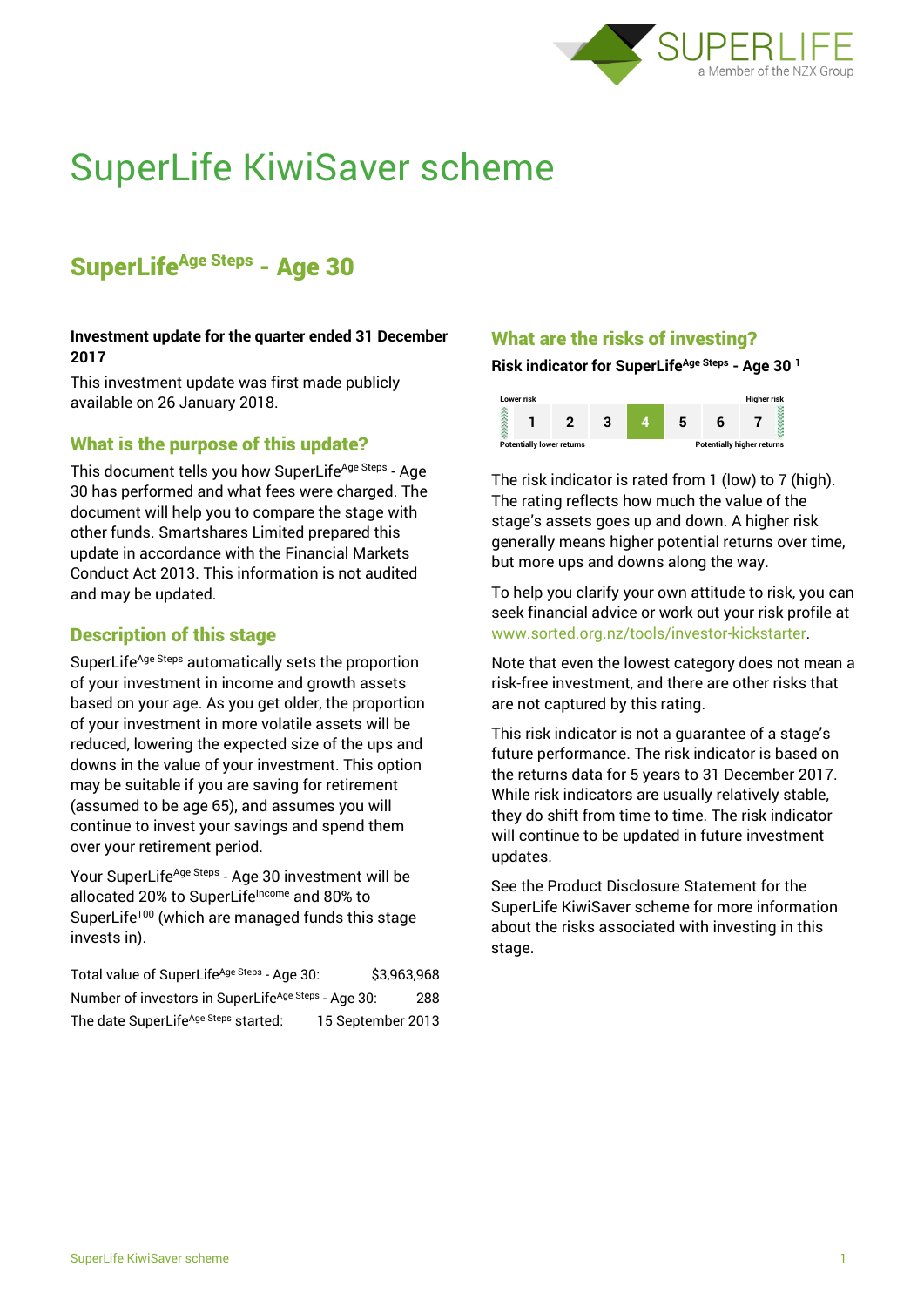## How has the stage performed?

|                                                                           | Past year |
|---------------------------------------------------------------------------|-----------|
| <b>Annual return</b><br>(after deductions for charges and tax)            | 14.48%    |
| <b>Annual return</b><br>(after deductions for charges but before tax)     | 15.25%    |
| Market index annual return<br>(reflects no deduction for charges and tax) | 16 44%    |

The market index annual return is based on the weighted average annual return of the market indices used to measure the performance of the assets that the stage invests in. Additional information about the market index is available in the 'Other Information' document on the offer register at www.business.govt.nz/disclose.

#### **Annual return graph**



This shows the return after fund charges and tax for each year ending 31 March since the stage started. The last bar shows the average annual return since the stage started, up to 31 December 2017.

**Important:** This does not tell you how the stage will perform in the future.

Returns in this update are after tax at the highest prescribed investor rate (PIR) of tax for an individual New Zealand resident. Your tax may be lower.

# What fees are investors charged?

Investors in SuperLife<sup>Age Steps</sup> - Age 30 are charged fund charges. In the year to 31 March 2017 these were:

|                                                       | % per annum of stage's<br>net asset value |  |
|-------------------------------------------------------|-------------------------------------------|--|
| <b>Total fund charges</b>                             | 0.65%                                     |  |
| Which are made up of:                                 |                                           |  |
| <b>Total management and administration</b><br>charges | 0.65%                                     |  |
| Including:                                            |                                           |  |
| Manager's basic fee                                   | 0.40%                                     |  |
| Other management and<br>administration charges        | 0.25%                                     |  |
| <b>Total performance-based fees</b>                   | 0.00%                                     |  |
| Other charges                                         | Dollar amount per investor                |  |
| <b>Administration fee</b>                             | \$32 per annum                            |  |

Investors will not be charged individual action fees for specific actions or decisions. See the Product Disclosure Statement for the SuperLife KiwiSaver scheme for more information about the fees investors are charged.

Small differences in fees and charges can have a big impact on your investment over the long term.

# Example of how this applies to an investor

Jess had \$10,000 in the stage and did not make any further contributions. At the end of the year, Jess received a return after fund charges were deducted of \$1,448 (that is 14.48% of her initial \$10,000). Jess paid other charges of \$30. This gives Jess a total return after tax of \$1,418 for the year.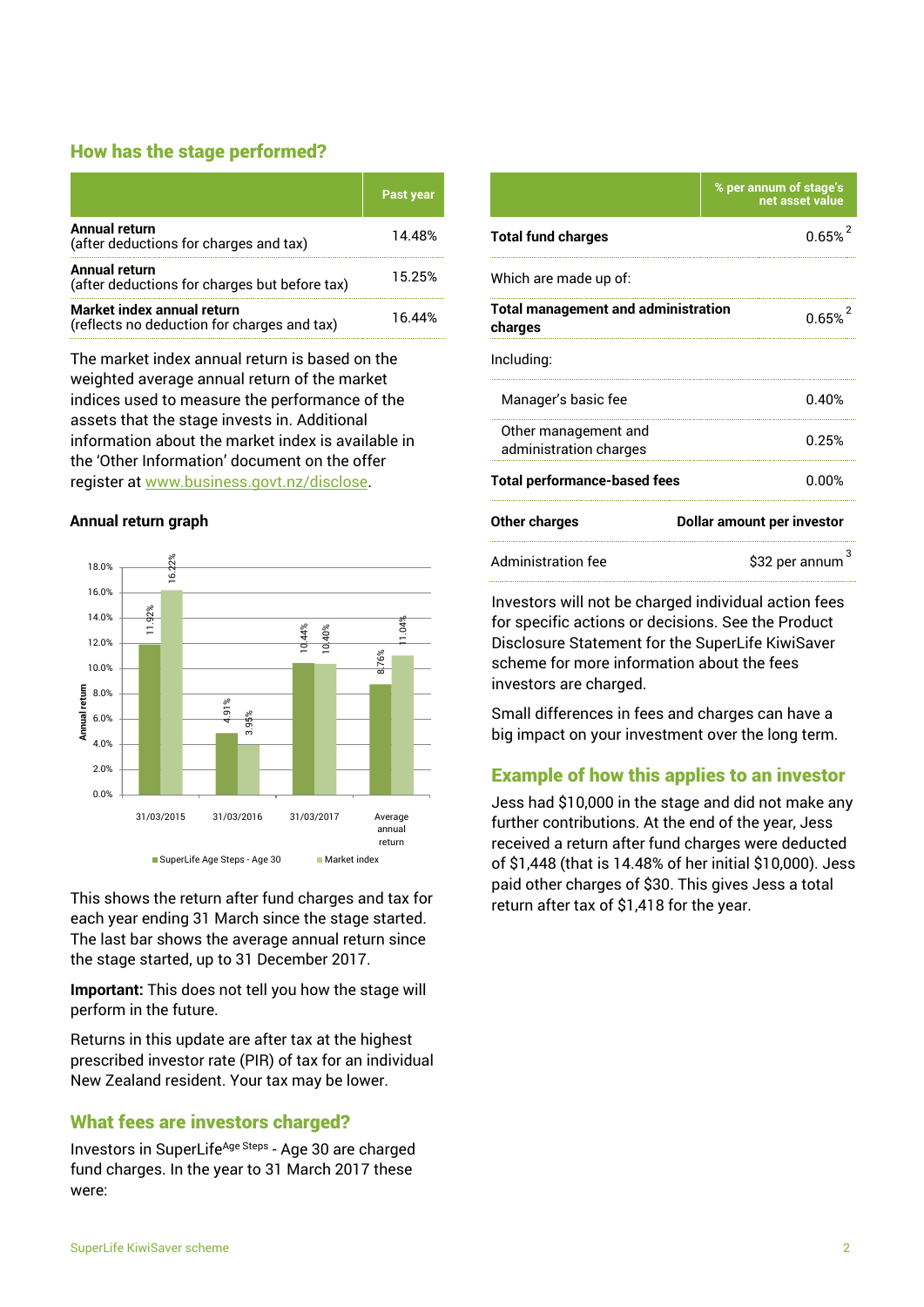

# What does the stage invest in?

#### **Actual investment mix**

This shows the types of assets that the stage invests in.



#### **Target investment mix**

This shows the mix of assets that the stage generally intends to invest in.

| <b>Asset Category</b>        | <b>Target asset mix</b> |
|------------------------------|-------------------------|
| Cash and cash equivalents    |                         |
| New Zealand fixed interest   | 10.00%                  |
| International fixed interest | 10.00%                  |
| Australasian equities        | 27.20%                  |
| International equities       | 43.20%                  |
| Listed property              | 9.60%                   |
| Unlisted property            |                         |
| Commodities                  |                         |
| Other                        |                         |

#### **Top ten investments**

| <b>Name</b>                                                      | % of stage's net<br>asset value | <b>Type</b>                     | <b>Country</b>       | <b>Credit rating</b><br>(if applicable) |
|------------------------------------------------------------------|---------------------------------|---------------------------------|----------------------|-----------------------------------------|
| Vanguard FTSE Europe ETF                                         | 12.88%                          | International equities          | <b>United States</b> |                                         |
| Vanguard S&P 500 ETF                                             | 6.83%                           | International equities          | <b>United States</b> |                                         |
| Vanguard International Credit Securities<br>Index Fund Hedged    | 4.72%                           | International fixed<br>interest | Australia            |                                         |
| Vanguard FTSE Emerging Markets ETF                               | 4.69%                           | International equities          | <b>United States</b> |                                         |
| Vanguard FTSE Pacific ETF                                        | 4.44%                           | International equities          | <b>United States</b> |                                         |
| Vanguard Value ETF                                               | 2.57%                           | International equities          | <b>United States</b> |                                         |
| Vanguard Growth ETF                                              | 2.54%                           | International equities          | <b>United States</b> |                                         |
| MI Somerset Emerging Markets Dividend<br><b>Growth Fund OEIC</b> | 2.45%                           | International equities          | United Kingdom       |                                         |
| Nikko AM Wholesale NZ Bond Fund                                  | 2.07%                           | New Zealand fixed<br>interest   | New Zealand          |                                         |
| Vanguard Mid-Cap ETF                                             | 1.96%                           | International equities          | <b>United States</b> |                                         |

The top 10 investments make up 45.15% of the stage's net asset value.